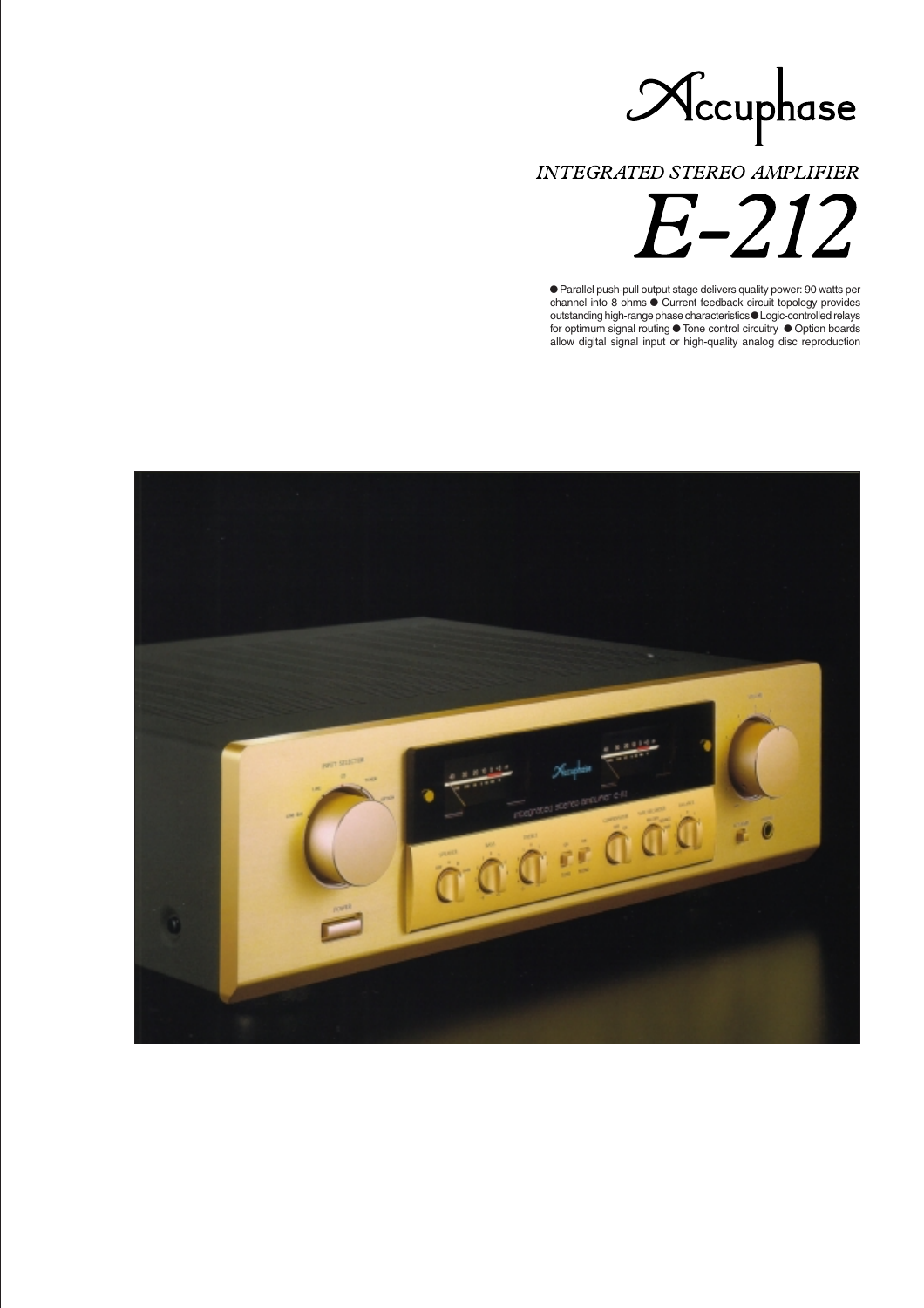

**Enjoy high-grade CD reproduction — enabled by option board with highprecision MDS type D/A converter digital input. Power amplifier uses current feedback principle for outstanding high-range phase characteristics and impeccable sound quality. Wide-band power transistors in parallel pushpull configuration deliver 115 watts per channel into 4 ohms or 90 watts per channel into 8 ohms.**

The Accuphase E-200 series of integrated amplifiers is one of our core product ranges, renowned for technological excellence and impeccable quality. The model lineup so far consisted of the E-210, E-210A, and E-211. With the E-212, we are now introducing a further refined version of the E-211, featuring latest circuit design topology and top-notch materials. Sound quality has reached an even higher level than before, presenting a superbly matched blend of performance, features, and musicality.

The power amplifier section of the E-212 boasts excellent phase characteristics and smooth reproduction thanks to the highly renowned current feedback principle. In the output stage, a parallel push-pull arrangement of high-current power transistors designed for demanding audio applications is used, allowing the amplifier to drive even very low impedance loads with ease. The preamplifier section has its own power supply to eliminate interaction with the power amp circuitry. Tone controls, loudness compensator and other features let the user tailor the sound if desired. Up to two tape recorders can be connected for recording and playback, and terminals for two sets of speakers are provided, making the E-212 a flexible and attractive performer. In addition, various options make the E-212 even more versatile. A digital input board with MDS (Multiple Delta Sigma) D/A converter allows direct input of the digital signal for example from a CD player for ultra-pure music reproduction. An option board for reproduction of analog records is also available.

#### **Parallel push-pull power unit delivers 115 watts/ch into 4 ohms or 90 watts/ch into 8 ohms**

The power transistors used in the output stage are multi-emitter devices designed for audio applications, with optimum frequency response, forward-current transfer ratio linear-



ity, and switching performance characteristics. By connecting these devices in a parallel pushpull configuration (Fig. 1), the E-212 achieves low internal impedance. The transistors are mounted to large heat sinks for efficient dissipation of thermal energy. This lavish design results in high-quality power output capabilities rated for 115 watts into 4 ohms, 105 watts into 6 ohms, or 90 watts into 8 ohms per channel.

### **Current feedback circuit topology in power amplifier section assures outstanding phase performance in high frequency range**

In the E-212, signal current rather than voltage is used for feedback. Figure 2 shows the



operating principle of this circuit. At the sensing point of the feedback loop, the impedance is kept low and current detection is performed. An impedance-converting amplifier then converts the current into a voltage to be used as the feedback signal. Since the impedance at the current feedback point (current adder in Figure 2) is very low, there is almost no phase shift. Phase compensation can be kept to a minimum, resulting in excellent transient response and superb sonic transparency. Fig-



ure 3 shows frequency response for different gain settings of the current feedback amplifier. The graphs demonstrate that



response remains uniform over a wide range.

## **Highly reliable logic-controlled relays**

To realize the shortest possible signal paths, all switching is performed by logic-controlled relays arranged in an optimized layout. The hermetically sealed relays are high-quality types developed specifically for demanding communication applications. The contacts are twin crossbar types plated with gold for minimum contact resistance and outstanding longterm reliability.



## **Tone controls use summing active filters for highest sound quality**

The tone control circuitry in the E-212 was specially designed with summing active filters. Figure 4 illustrates the operation principle of this circuit. The flat signal is passed straight through, and only when an adjustment is required, the

characteristics are created at F1 and F2 and added to the signal, thereby producing the desired change.



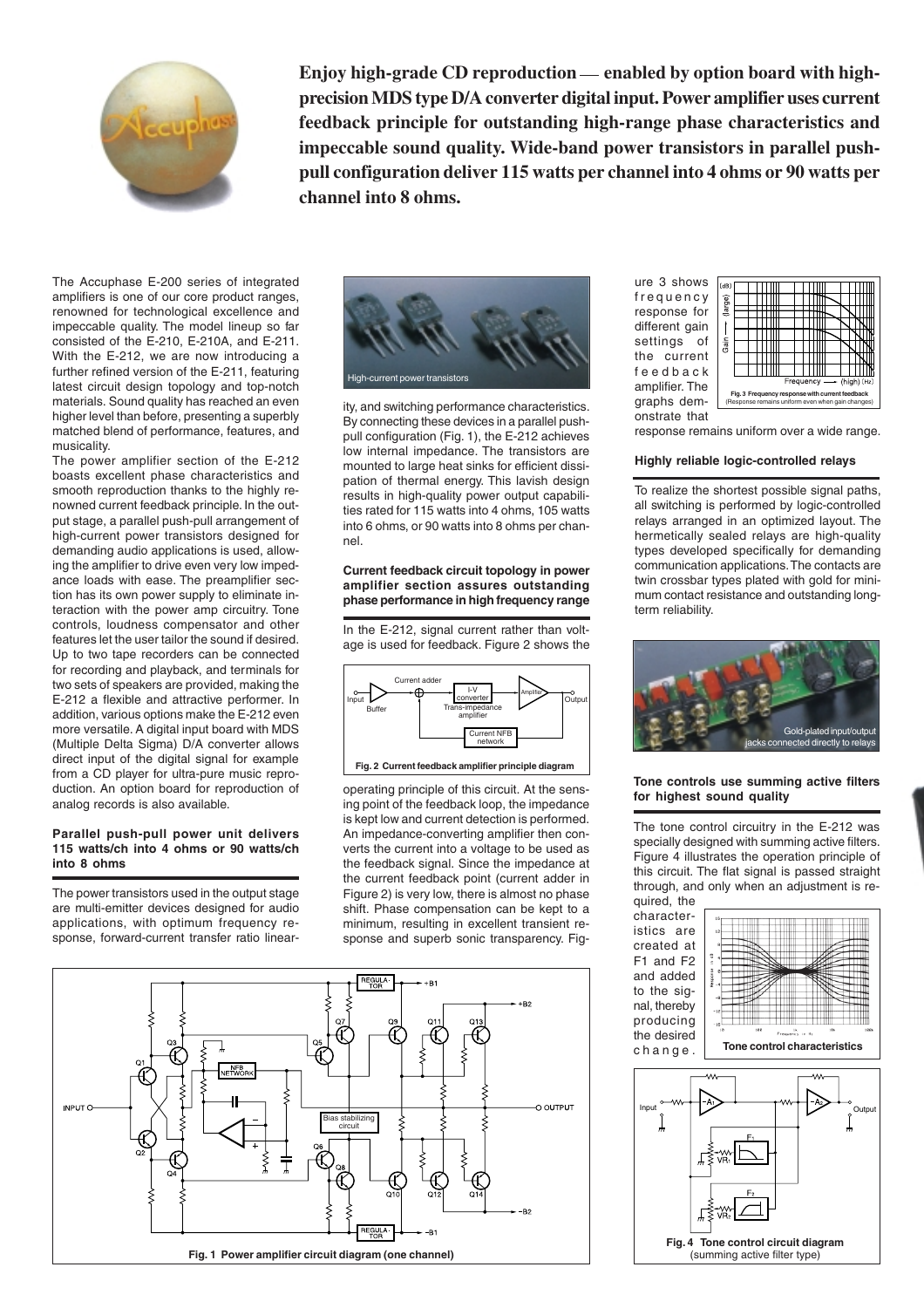This design provides efficient control without degrading signal purity.

# **Two pairs of speaker output terminals**

The oversize speaker terminals accept even very heavy-gauge speaker cable. The A/B switch-selectable outputs allow driving two pairs of loudspeakers, while the A+B position can be used for bi-wiring where the low and high frequency drivers of a speaker are connected to the amplifier with separate leads.

# **Strong power supply with large power transformer and high filtering capacity**

The power supply is the source of energy for an amplifier. The E-212 features a massive 400 VA power transformer and two large electrolytic capacitors rated for 22,000 µF each. This assures ample reserves also for reproduction of demanding bass passages.





# **Analog peak power meters**

The large analog power meters use logarithmic compression to cover a wide dynamic range. The peak hold function lets the user easily monitor the output level of the rapidly fluctuating music signal.

**Power amplifier assem**bly with parallel pushpull output stage and current feedback circuitry mounted to large heat sink